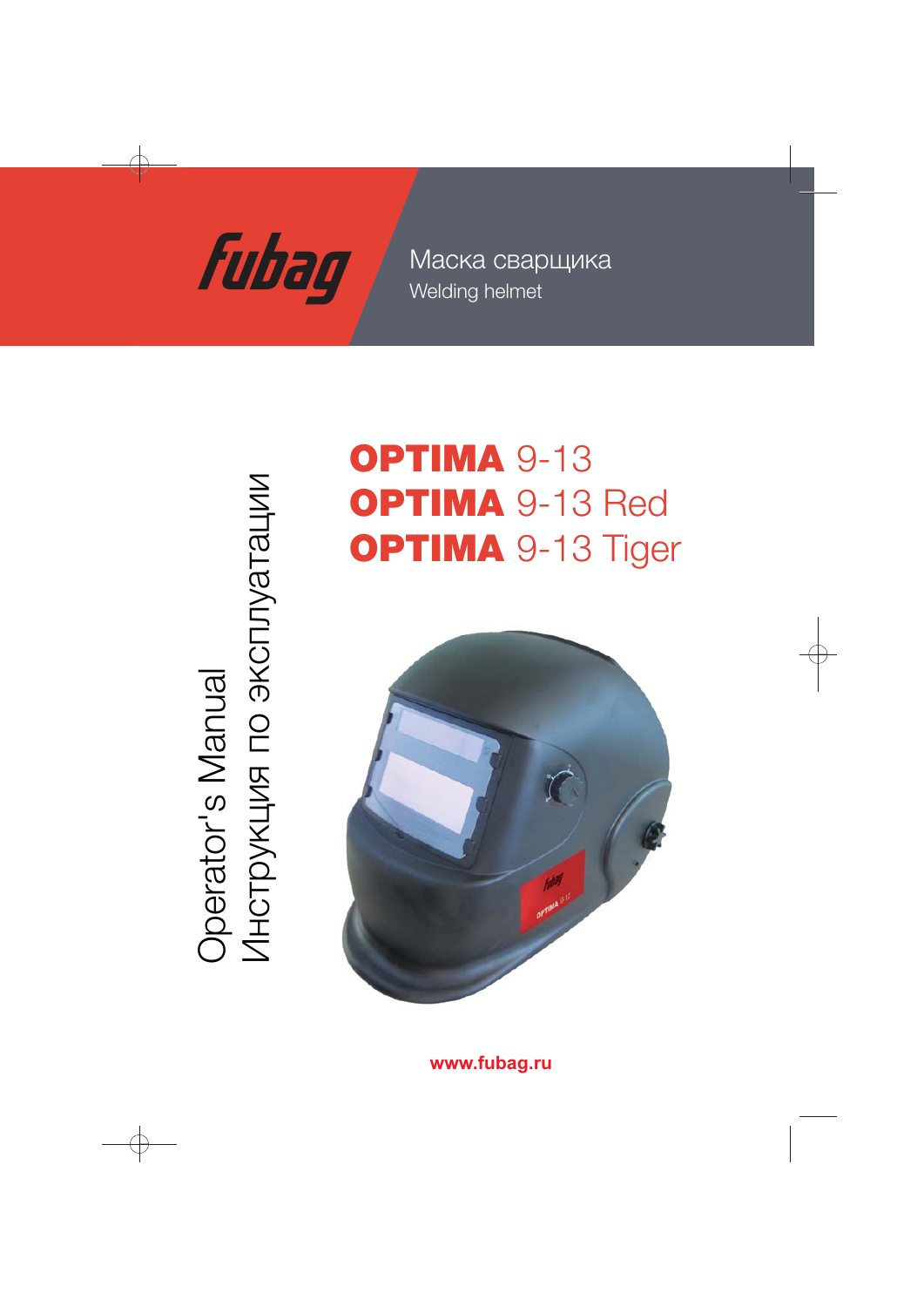



WARNING! BEFORE USING THE WELDING HELMET READ THE INSTRUCTION **MANUAL CAREFULLY!** Operation of the welding helmet is allowed only for trained and qualified specialists after proper reading of this manual.

The detailed description, safety rules and all required information necessary for proper operation and maintenance of FUBAG welding helmet are provided below. Keep this instruction manual by the helmet and refer to it in case of any doubts concerning safety operation, maintenance, storage, and handling of FUBAG welding helmet.

### **1. Safety peration o**

- This Auto-Darkening filter Welding Helmet is not suitable for laser welding & oxyacetylene welding/cutting processes.
- This kind of filter is not suitable if the arc is flickering or heated. In this case it should be tested before use.
- This Auto-Darkening filter Welding Helmet is not suitable for the protection against explosive devices or corrosive liquids.
- Standard protective plates should be installed on the inner and outer surfaces of the filter. Improper use of the protective plates is risky and leads to nonrepairable damages. To be activated, the photocell should be subjected to direct sunlight for 20-30 minutes before use.
- Never place this Helmet and Auto-darkening filter on a hot surface. -
- Never open or tamper with the Auto-Darkening Filter. -
- This Auto-darkening filter welding helmet will not protect against severe impact hazards. -
- This helmet will not protect against explosive devices or corrosive liquids. -
- Should this helmet not darken upon striking an arc, stop welding immediately and contact your supervisor or your dealer.
- Don't immerse the filter in water.
- Don't use any solvents on filters' screen or helmet components. -
- Operating temperature: 5°C ~ + 55°C ( 23°F ~ 131°F ).
- Storing temperature:  $-20^{\circ}$ C ~ + 70 $^{\circ}$ C (-40 $^{\circ}$ F ~ 158 $^{\circ}$ F). - Storing temperature:
- Protect filter from contacting with liquid and dirt.
- Clean filters' surfaces regularly; do not use strong cleaning solutions. Always keep sensors and solar cells clean by using a clean lint-free tissue/cloth.
- Regularly replace the cracked/scratched/pitted front cover lens. -
- Never try to open the filter cartridge. -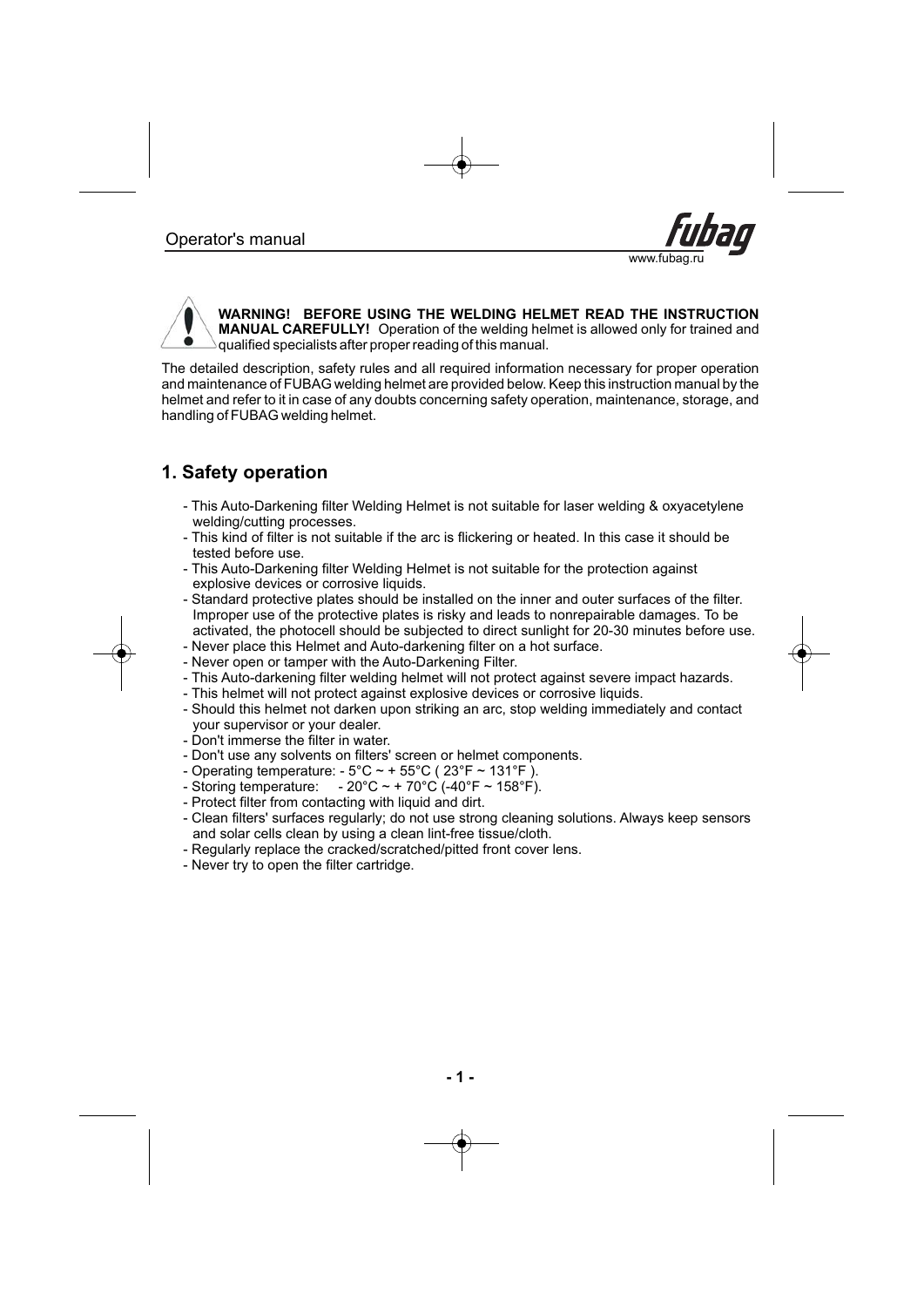

# **2. Technical specifications**

| Viewing Area                 | 95 x 36 mm                                        |
|------------------------------|---------------------------------------------------|
| Size of Cartridge            | $110 \times 90 \times 9$ mm                       |
| UV/IR Protection             | Up To Shade DIN16 at all times                    |
| Light State                  | DIN <sub>4</sub>                                  |
| Variable Shade               | DIN 9-13                                          |
| Power Supply                 | Solar cells, no battery change required           |
| Power On/Off                 | <b>Fully Automatic</b>                            |
| Sensitivity                  | Adjustable, External                              |
| Switching Time:              |                                                   |
| - Light to Dark              | 0,000033 sec.                                     |
| - Dark to Light              | $0,25 - 0,8$ sec.                                 |
| Sensors                      |                                                   |
| <b>Operating Temperature</b> | $-5^{\circ}$ C to $+55^{\circ}$ C                 |
| <b>Storing Temperature</b>   | $-20^{\circ}$ C to $+70^{\circ}$ C                |
| <b>Helmet Material</b>       | High-impact resistant plastic / Polyamide (Nylon) |
| Weight                       | 0.5 <sub>kg</sub>                                 |

The manufacturer reserves the right to change the manual's content or function without . preliminary notification of the users

## **3. Description**

This Auto-Darkening filter Welding Helmet is designed to protect the eyes and face from sparks, spatter, and harmful radiation under normal welding conditions. Auto-darkening filter automatically changes from a light state to a dark state when an arc is struck, and it returns to the light state when welding stops.

Auto-Darkening filter Welding Helmet comes ready for operation. The only thing you need to do before your welding is to adjust the position of the headband and select the correct shade number for your application.

- This model is designed & equipped with a special turnover (up & down) headband mechanism. When welder turns over the helmet to top of the head, the headband mechanism lowers the helmet's . gravity center. This, in turn, helps the headband to be coincided with the center of a welder's head The design of welding helmet greatly reduces the fatigue of welder's head (& neck) and makes a welder feel more comfortable while working.

- At the moment when welding starts, it automatically changes filter screen from clear to dark in only . 0,000033

- WELDING/GRINDING can be selective.

- Outside sensitivity adjuster can make the operators feel more comfortable while working.

- At the moment when welding stops, the filter screen automatically changes from dark to light state according to your pre-set delay time.

The helmet utilizes high performance solar cells as power supply and has lithium batteries as power back-up. No change of battery is required. The battery life is increased to a new limit. Under normal welding conditions, users can expect a longer battery life of more years.

- Variable shade from DIN9 to DIN13 is adjusted by the turn of a shade knob (shade variable).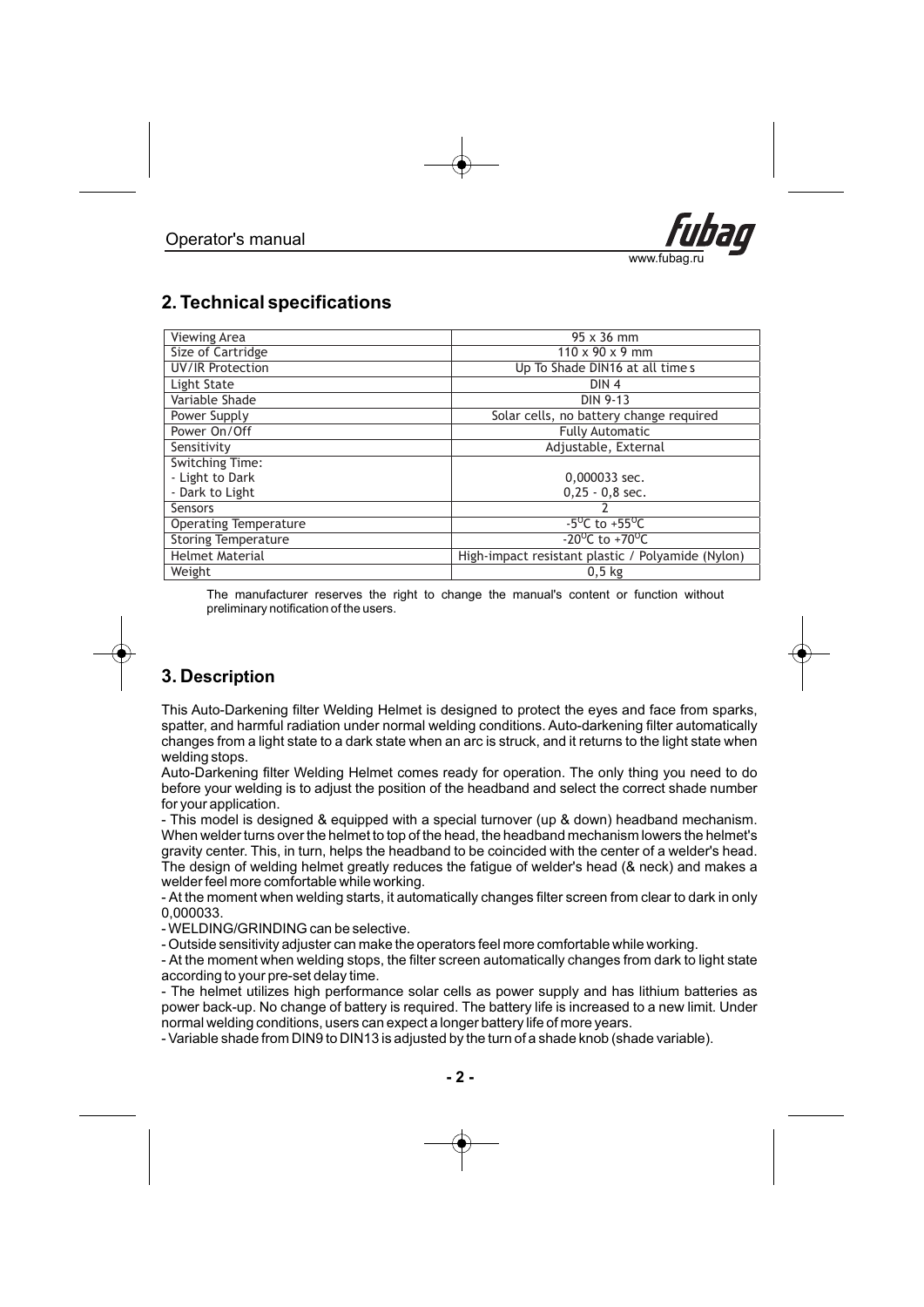

- Sensitivity degree adjustment (Sensitivity inside the knob) depends on:

- ambient light: before welding set the sentivity parameter to "high", then set it to "low" and wait till the filter becomes light;

- welding process: for TIG process with low current is should be set to «high». LOW position is used for the most applications.

- The ultra high performance of UV/IR Auto-Darkening filters provides full protection for the user's eyes & face a against UV/IR radiation during the entire welding process, even in the light state. The UV/IR protection level is up to Shade16 (DIN) at all times. It makes welders feel comfortable while working .

# **4. Preparation**

- Check the front cover lens to make sure that it is clean, and that no dirt covers the two sensors on the front of filter cartridge.Also check the front/inside cover lens and the front lens retaining frame to make sure that they are secure.

- Inspect all operating parts before use for signs of wear or damage. Any scratched, cracked, or pitted parts should be replaced immediately before using again to avoid severe personal injury.

Check for light tightness before each use. -

- Before operating, please make sure if the function-setting switch set the suitable location WELDING/GRINDING, or not.

- Select the shade number you require by the turn of a shade knob. Finally, be sure that the shade number is in the correct setting for your application.

- Adjust the headband so that the helmet is seated as low as possible on the head and close to your face.Adjust helmet's angle when in the lowered position by turning the adjustable limitation washer. - Activate the photocell by subjecting to direct sunlight for 20-30 minutes before use.

### **WARNING!**

- This Auto-Darkening filter Welding Helmet is designed to protect the eyes and face from sparks, spatter, and harmful radiation under normal welding conditions only. Be careful with protective plates as they are fragile.

- This product does not protect against the risk of severe injury, caused by small pieces of grinding wheel, stone or other grinding tools, explosives or aggressive liquids etc. Should the risk of such injuries exist, the necessary safety precautions should be taken.

- Do not use any tools or other sharp objects to remove any particles from the filter or from the helmet.

- Such actions may cause damage to the helmet, resulting in the helmet misoperation and possible iniuries.

- The headband may cause allergic reaction in people prone to allergies.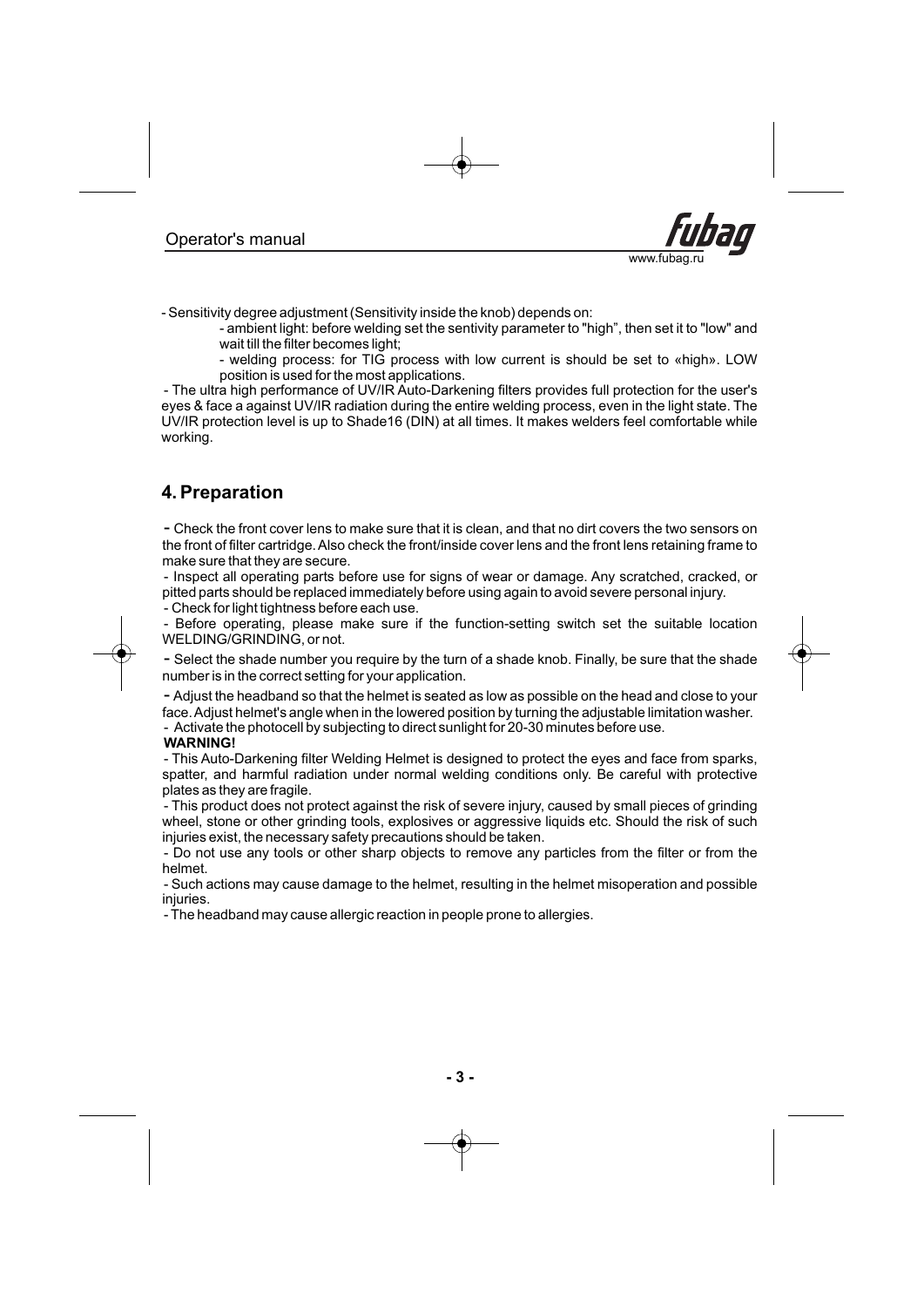

# **5. Shade guide**

The shade number can be set manually between DIN 9-13. Check the Shade Guide Table to determine the proper shade number for your application. Select a shade number by turning the shade knob until the arrow points to the required setting.

|                        | <b>ARC CURRENT, A</b> |               |          |                |                   |                                 |                          |     |
|------------------------|-----------------------|---------------|----------|----------------|-------------------|---------------------------------|--------------------------|-----|
| <b>WELDING PROCESS</b> | 0,5<br>2,5<br>1       | 10<br>5<br>15 | 20<br>30 | 80<br>40<br>60 | 125<br>150<br>100 | 175<br>225<br>275<br>200<br>250 | 450<br>350<br>300<br>400 | 500 |
| <b>MMA</b>             |                       |               | 9        | 10             | 11                | 12                              | 13                       | 14  |
| MIG (heavy)            |                       |               |          |                | 10<br>11          | 12                              | 13                       | 14  |
| MIG (light)            |                       |               |          |                | 10<br>11          | 12<br>13                        | 14                       | 15  |
| <b>TIG</b>             |                       | 9             | 10       | 11             | 12                | 13                              | 14                       |     |
| <b>MAG/CO</b>          |                       |               |          | 10             | 12<br>11          | 13                              | 14                       | 15  |
| <b>SAW</b>             |                       |               |          |                | 10                | 12<br>11                        | 13<br>14                 | 15  |
| <b>PAC</b>             |                       |               |          |                | 11                | 12                              | 13                       |     |
| <b>PAW</b>             |                       | 8<br>9        | 10<br>11 | 12             | 13                |                                 | 14                       | 15  |

# **6. Adjusting**

For your safety and to insure that your Auto-Darkening filter Welding Helmet operates correctly, please read the Operator's Manual thoroughly and consult a qualified specialist before use.

### **1 Adjusting the fit of the helmet .**

- The overall circumference of the headband can be made larger or smaller by rotating the knob on the back of the headband. (See adjustment "Y" in fig.1) This can be done while wearing the helmet allowing just the right tension to be set . This way the helmet is kept firmly on the head without . being too tight

- If the headband is riding too high or too low on your head adjust the strap which passes over the top of your head. To do this release the end of the band by pushing the locking pip out of the hole in the band. Adjust the width of the band by sliding two ends further or closer apart and push the locking pip through the nearest hole (See adjustment "W" in fig.1).

- Test the fit of the headband by lifting up and closing down the helmet a few times. If the headband moves when tilted, readjust it until it is stable.

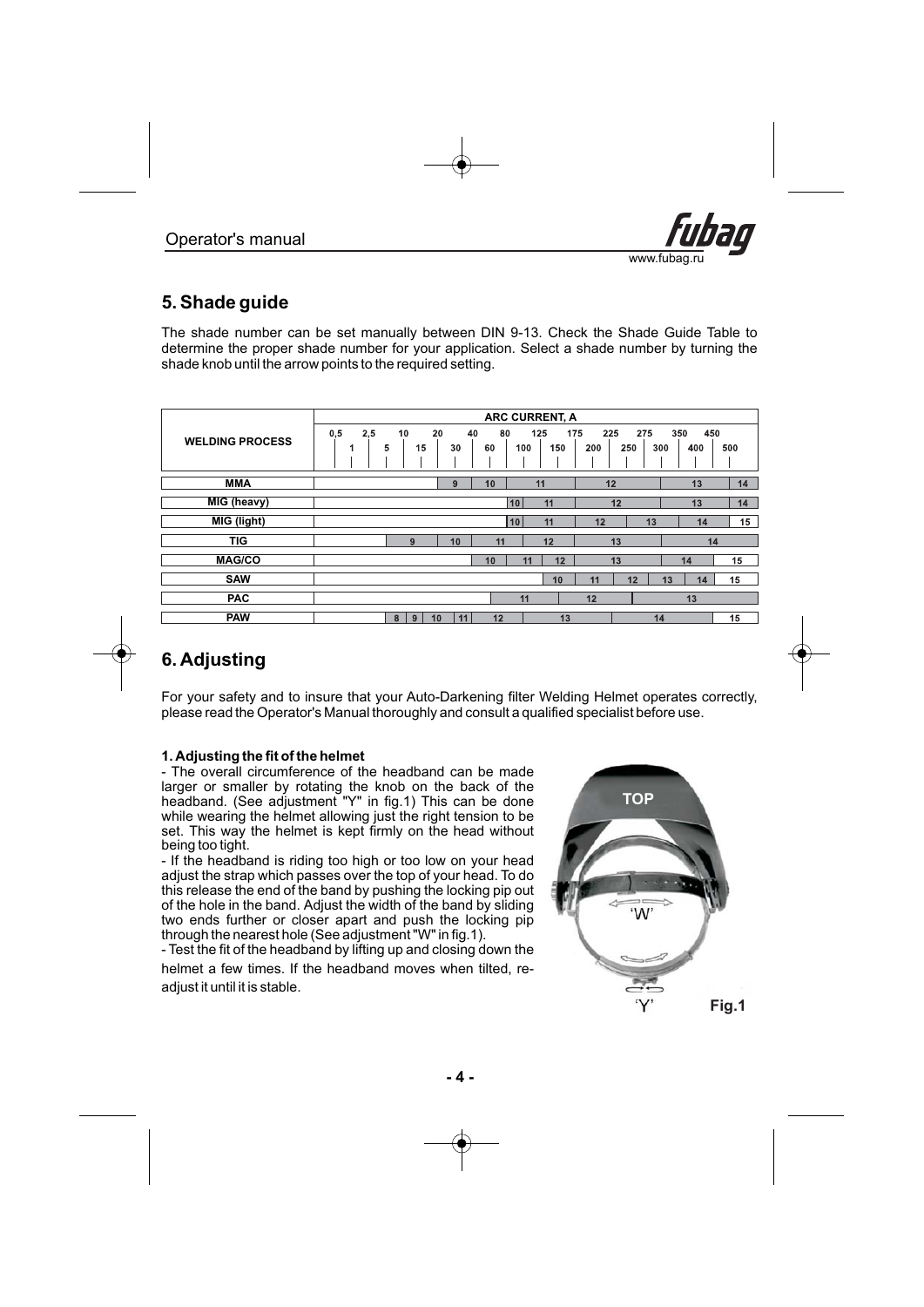

### **8. Common problems and remedies**

| <b>FAULT</b>                                                               | <b>CAUSE</b>                                                                                                | <b>REMEDY</b>                                                                                                                                                                      |  |  |
|----------------------------------------------------------------------------|-------------------------------------------------------------------------------------------------------------|------------------------------------------------------------------------------------------------------------------------------------------------------------------------------------|--|--|
| Irregular darkening<br>dimming                                             | Headband has been set<br>unevenly and there is an uneven<br>distance from the eyes to the<br>filter's lens. | Reset headband to reduce the<br>difference in distance to the<br>filter.                                                                                                           |  |  |
|                                                                            | Front cover lens is soiled or<br>damaged.                                                                   | Change lens cover.                                                                                                                                                                 |  |  |
| Auto-darkening<br>filter does not                                          | Sensors are soiled or blocked.                                                                              | Clean the sensors' surface.<br>Check that arc sensors are not<br>blocked against the arc light.<br>Set the Sensitivity regulator to<br>the upper position.                         |  |  |
| darken or flickers                                                         | Welding current is too low.                                                                                 | Turn the switch position.                                                                                                                                                          |  |  |
|                                                                            | Photocell is not active.                                                                                    | Activate the photocell by<br>subjecting to direct sunlight for<br>20-30 minutes before use.                                                                                        |  |  |
| Side parts of the<br>filter are lighter<br>than central one.               | Normal situation                                                                                            | This a natural feature of the<br>LCD. Such effect is not<br>harmful for the eyes.<br>However, in order to work in<br>comfortable conditions, try to<br>maintain 90° viewing angle. |  |  |
| Filter stays dark<br>after the arc goes<br>out or when there<br>is no arc. | Sensors are soiled. Sensitivity is<br>not properly adjusted.                                                | Inspect the sensors and clean<br>if necessary. Set the<br>Sensitivity regulator to the<br>lower position. If the welding<br>zone is lighted intensively,<br>reduce the light.      |  |  |
| Slow response                                                              | Operating temperature is too low.                                                                           | Do not operate at<br>temperatures below - 5 °C                                                                                                                                     |  |  |
| Poor vision                                                                | Front /inside cover lens and/or<br>filter lens are soiled                                                   | Replace lens.                                                                                                                                                                      |  |  |
|                                                                            | There is insufficient ambient light                                                                         |                                                                                                                                                                                    |  |  |
|                                                                            | Shade number is incorrectly set.                                                                            | Reset the shade number.                                                                                                                                                            |  |  |
| Welding helmet<br>slips                                                    | Headband is not adjusted<br>properly.                                                                       | Readjust headband.                                                                                                                                                                 |  |  |

WARNING**!** Operator must stop using the auto - darkening filter welding helmet immediately if the above-mentioned problems cannot be corrected.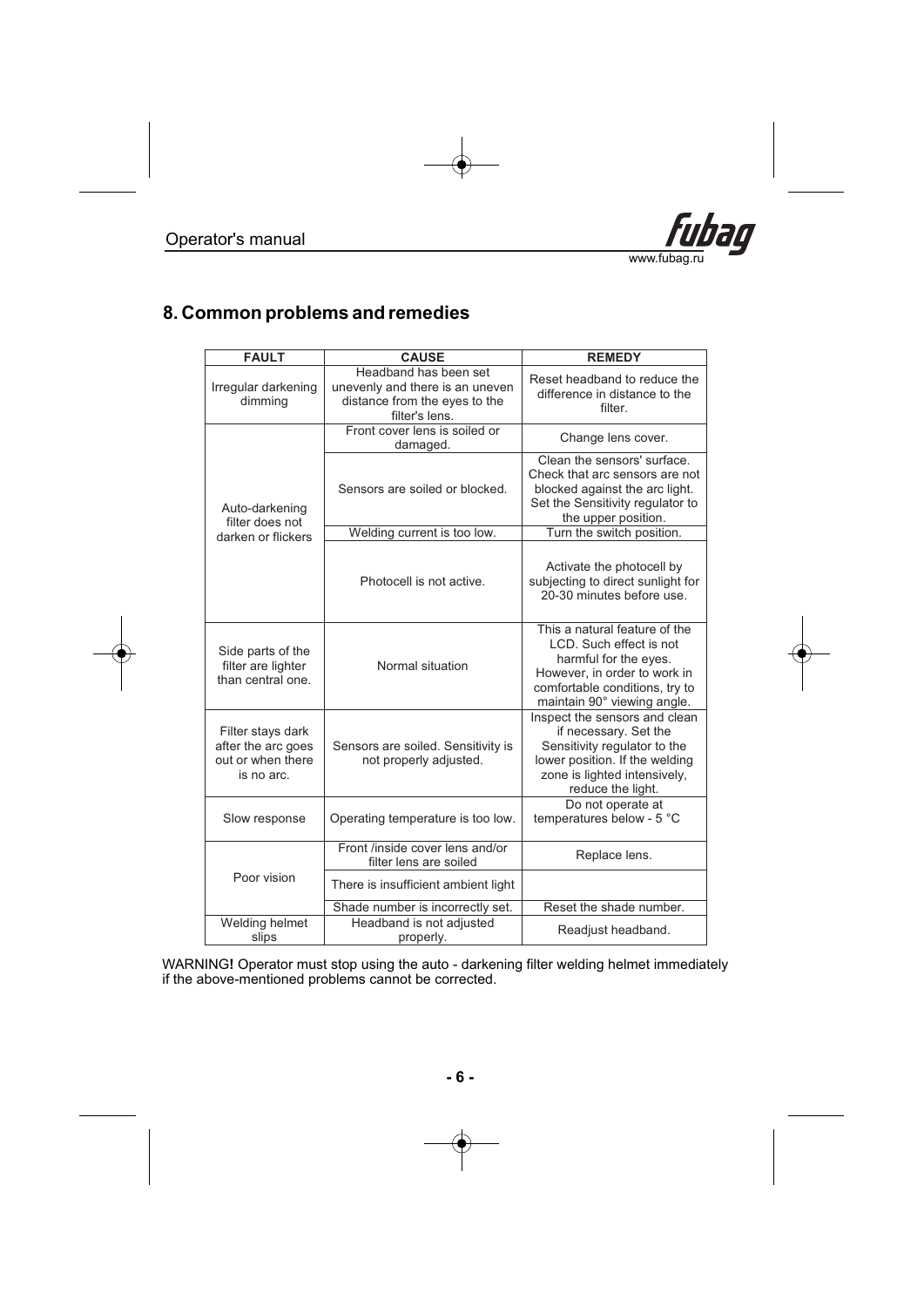

### **2 Adjusting view angle position .**

Please see Fig. 2.

#### **3 electing shade level . S**

Select the shade level according to the welding process at hand by referring to the "Shade Guide Table" below for settings (Fig. 3). Turn the shade control knob on the side of the helmet to the shade number required.

### **4. Selecting mode**

WELDING/GRINDING can be selective (Fig.5).

### **5. Selecting sensitivity**

The sensitivity can be set to "high" or "low" by using the knob on the side of the helmet (See fig.4).

You are now ready to use the helmet. The shading may be adjusted during the operation by re-setting control.

### **6. Selecting delay time**

When welding is over the viewing window automatically changes from afterglow on the workpiece. If needed the delay time/response can be set to "fast" (0,25 secs), "middle" or "slow"(0,8 secs) by using the infinitly dial knob on the back of the shade cartridge, (See fig.6). dark back to light but with a pre-set delay to compensate for any bright

### **7. Maintenance**

### **eplacing the front cover lens R**

if it is damaged (cracked, scratched, soiled or pitted). Remove the front cover lens by pulling up the central part of the lens (see fig.4). Place the new cover lens in the correct position. Check and make sure that the frame is securely installed.

#### **eplacing the inside cover lens R**

. if it is damaged (cracked, scratched, soiled or pitted)

**leaning C** Clean helmet by wiping it with a soft cloth. Clean surfaces regularly. Do not use strong cleaning solutions. Clean sensors and solar cells with

methylated spirit and a clean cloth and wipe dry with a lint-free cloth.

Don't immerse the lens in water or any other liquid. Never use abrasives, solvents or oil based cleaners.

Don't remove the auto-darkening filter from the helmet. Never try to open the filter.











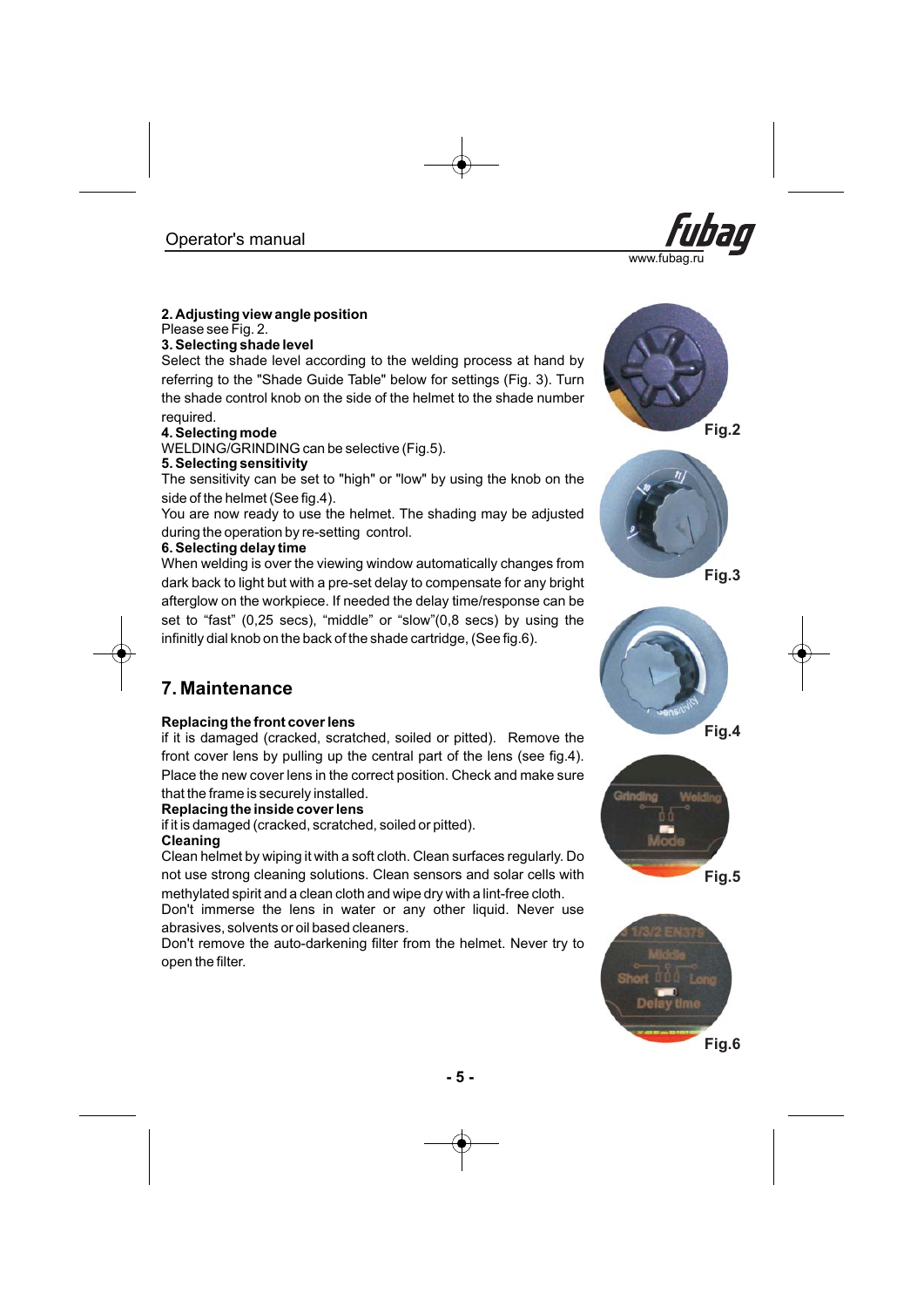# **9. Warranty**

Warranty period for the equipment is stated in the attached service coupon. The warranty covers defects of materials and assemblies . It does not cover defects in components caused by natural wear . and maintenance

Only clean helmets free from dust and dirt are accepted for warranty repairs. When sending the helmet for warranty repair please ensure that: the helmet is packed in the original packaging and the set is complete. The Operator's manual, warranty coupon stamped with the date of sale and serial . number, cash-memo, and receipt should also be attached

During warranty period the service centre eliminates manufacturing defects found.

Don't make any modifications to either the filter or helmet, unless specified in this manual. Don't use replacement parts other than those specified in this manual. Unauthorized modifications and replacement parts will void the warranty and expose the operator to the risk of personal injury.

This warranty does not cover product malfunctions or damages resulting from products tampering, misuse or abuse. Please follow the operating instructions carefully to maintain this warranty. Failure to do so will void the warranty. The manufacturer will also not be held liable for any indirect or consequential damages resulting from of the use of this product.

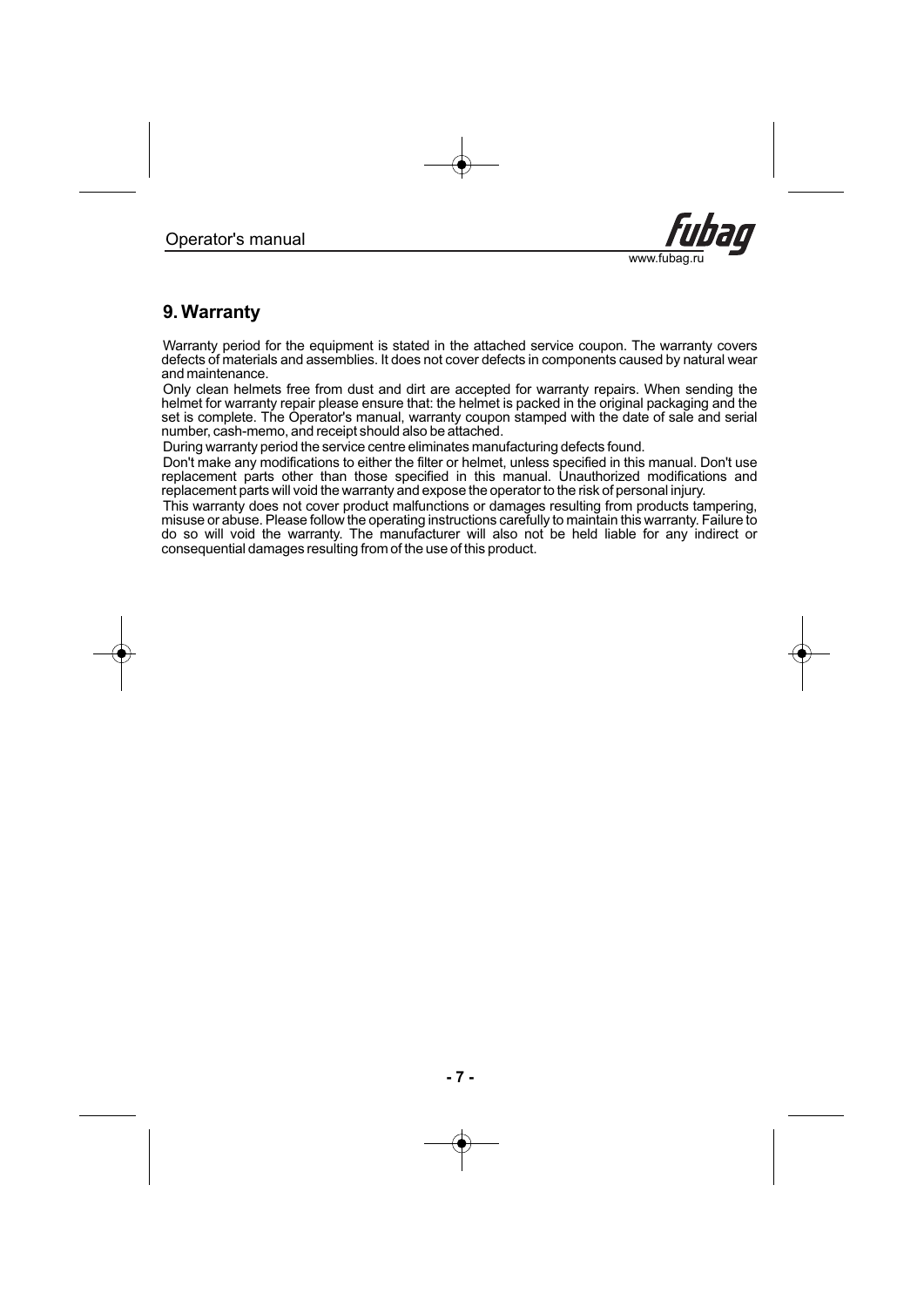



### **ВНИМАНИЕ! ПЕРЕД ИСПОЛЬЗОВАНИЕМ МАСКИ СВАРЩИКА ВНИМАТЕЛЬНО ОЗНАКОМЬТЕСЬ С ДАННОЙ ИНСТРУКЦИЕЙ.**

Для Вашей безопасности и чтобы убедиться, что маска с автоматическим светофильтром работает правильно, внимательно прочитайте данную инструкцию и перед использованием проконсультируйтесь с квалифицированным специалистом.

В этой инструкции содержатся описание, правила безопасности и вся необходимая информация для правильной эксплуатации маски FUBAG. Сохраняйте данную инструкцию и обращайтесь к ней при возникновении вопросов по безопасной эксплуатации, обслуживанию, хранению и транспортировке маски FUBAG.

## **1. Правила безопасной эксплуатации**

- Данная маска не предназначена для лазерной и кислородно-ацетиленовой сварки/резки. Не рекомендуется использовать этот тип фильтра, если дуга мерцает или просто накалена. В таком случае необходимо провести пробу перед использованием.
- Данная сварочная маска с автозатемнением непригодна для защиты от взрывоопасных устройств или коррозионно-агрессивных жидкостей.
- Стандартные защитные панели должны быть установлены на внутренней и внешней поверхностях фильтра. Неправильное использование защитных панелей может быть опасно и привести к повреждениям маски.
- Никогда не кладите маску и светофильтр на горячую поверхность.
- Никогда не открывайте светофильтр.
- Данная сварочная маска не предназначена для защиты от серьезных ударов.
- Данная сварочная маска не предназначена для защиты от взрывных устройств и едких жидкостей.
- Если фильтр не темнеет после зажигания дуги, немедленно прекратите сварку и свяжитесь с техническим специалистом или дилером.
- Запрещается протирать растворителями экран светофильтра или детали маски.
- Не погружайте фильтр в воду.
- Не используйте растворители при чистке фильтрующего экрана и других частей маски.
- Используйте маску только при температурах от -5 $^{\circ}$ C до +55 $^{\circ}$ C.
- Температура хранения от -20 $^{\circ}$ C до +70 $^{\circ}$ C.
- Предохраняйте фильтр от контакта с жидкостью и грязью.
- Регулярно очищайте поверхность фильтра, не используйте сильные чистящие растворы. Для очистки датчиков и фотоэлементов применяйте чистую ткань без содержания льна.
- Регулярно заменяйте внешнюю линзу при появлении на ней трещин, царапин, неровностей.
- Запрещается вскрывать картридж светофильтра.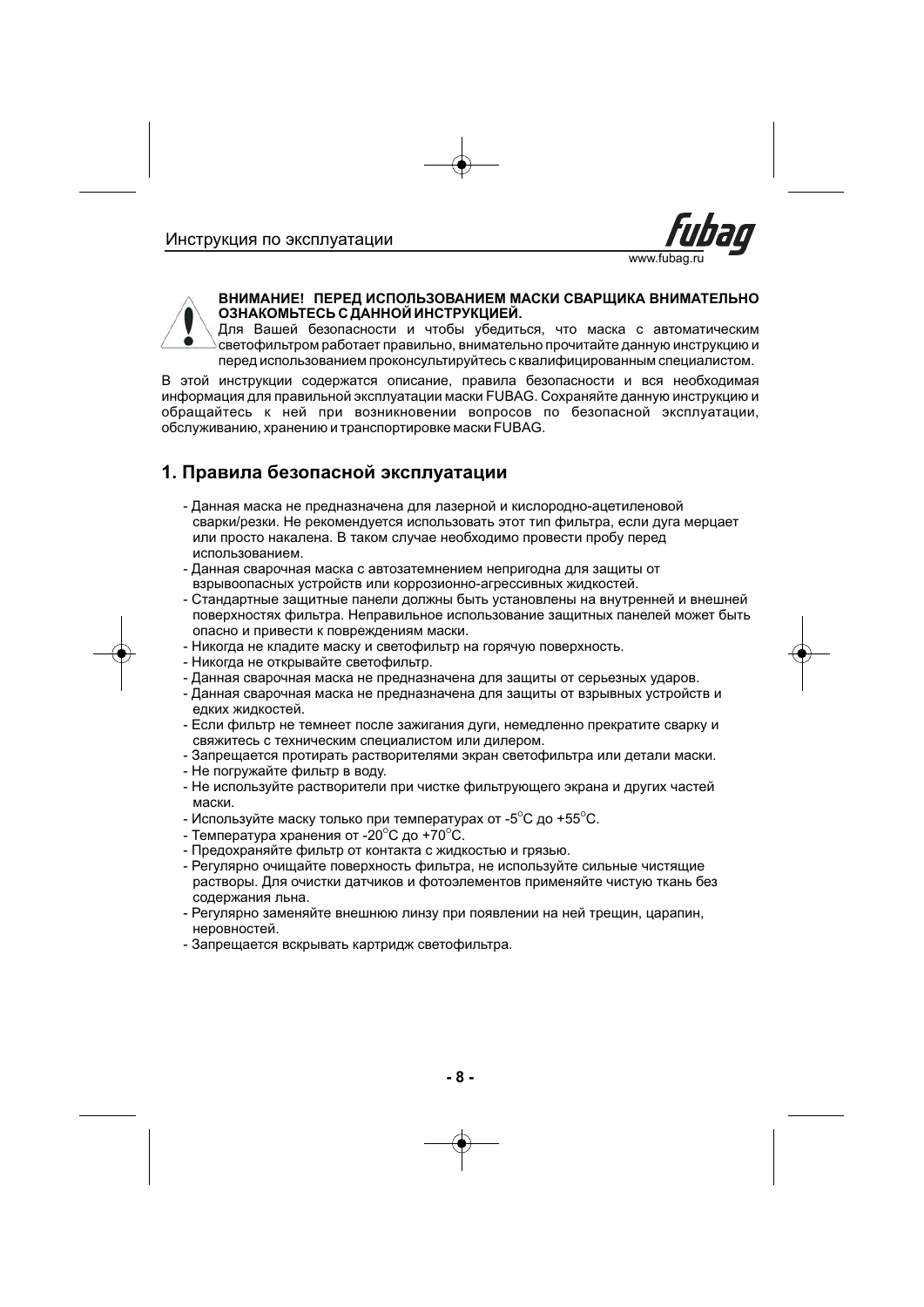

### **2. Технические характеристики**

| Зона обзора                    | 95 x 36 MM                                  |
|--------------------------------|---------------------------------------------|
| Размер фильтрующего элемента   | 110 x 90 x 9 MM                             |
| УФ/ИК защита                   | Постоянно, вплоть до 16 единиц DIN          |
| Затемнение в светлом состоянии | 4 DIN                                       |
| Затемнение в темном состоянии  | 9-13 DIN                                    |
| Питание                        | Фотоэлементы, заряд батарей не требуется    |
| Включение/выключение           | Полностью автоматическое                    |
| Чувствительность               | Регулируемая, внешняя                       |
| Время переключения:            |                                             |
| - в темное состояние           | 0,000033 сек.                               |
| - в светлое состояние          | $0.25 - 0.8$ сек.                           |
| Количество сенсоров            |                                             |
| Рабочая температура            | от -5 <sup>o</sup> С до +55 <sup>o</sup> С  |
| Температура хранения           | от -20 <sup>°</sup> С до +70 <sup>°</sup> С |
| Материал маски                 | Ударопрочный пластик / полиамид (нейлон)    |
| Bec                            | $0,5$ $\kappa$ $\Gamma$                     |

Производитель имеет право вносить изменения как в содержание данной инструкции, так и в конструкцию маски без предварительного уведомления пользователей.

## **3. Описание**

Сварочная маска с автоматическим светофильтром защищает глаза и лицо от искр, брызг и вредного излучения при нормальных условиях сварки. Светофильтр автоматически переключается из светлого состояния в темное при зажигании дуги и возвращается в светлое состояние по окончании сварки.

Сварочная маска с автоматическим светофильтром готова к использованию. Вам только нужно отрегулировать положение головного крепления и выбрать правильную степень затемнения.

- Данная модель оснащена специальной поворотной (вверх-вниз) системой крепления. Когда сварщик поднимает маску, система перемещает центр тяжести маски вниз, на уровень центра головы сварщика. Такое решение значительно снижает усталость головы и шеи сварщика и повышает комфорт.

- В момент начала сварки фильтрующий экран автоматически переключается в темное состояние за 0,000033 сек.

- Имеет внешнюю регулировку чувствительности, что делает работу сварщика более комфортной. Оснащена переключателем режимов СВАРКА/ШЛИФОВАНИЕ.

- В момент прекращения сварки фильтрующий экран автоматически переходит из темного состояния в светлое в соответствии с установленным с помощью переключателя временем задержки .

- В качестве источника питания маска использует высокоэффективные фотоэлементы, а также имеет встроенный аккумулятор. Замена аккумулятора не требуется, а срок службы значительно увеличен. При нормальных условиях аккумулятор может прослужить более 6 лет.

- Регулируемое затемнение в диапазоне 9 - 13 единиц DIN устанавливается с помощью регулировочной ручки.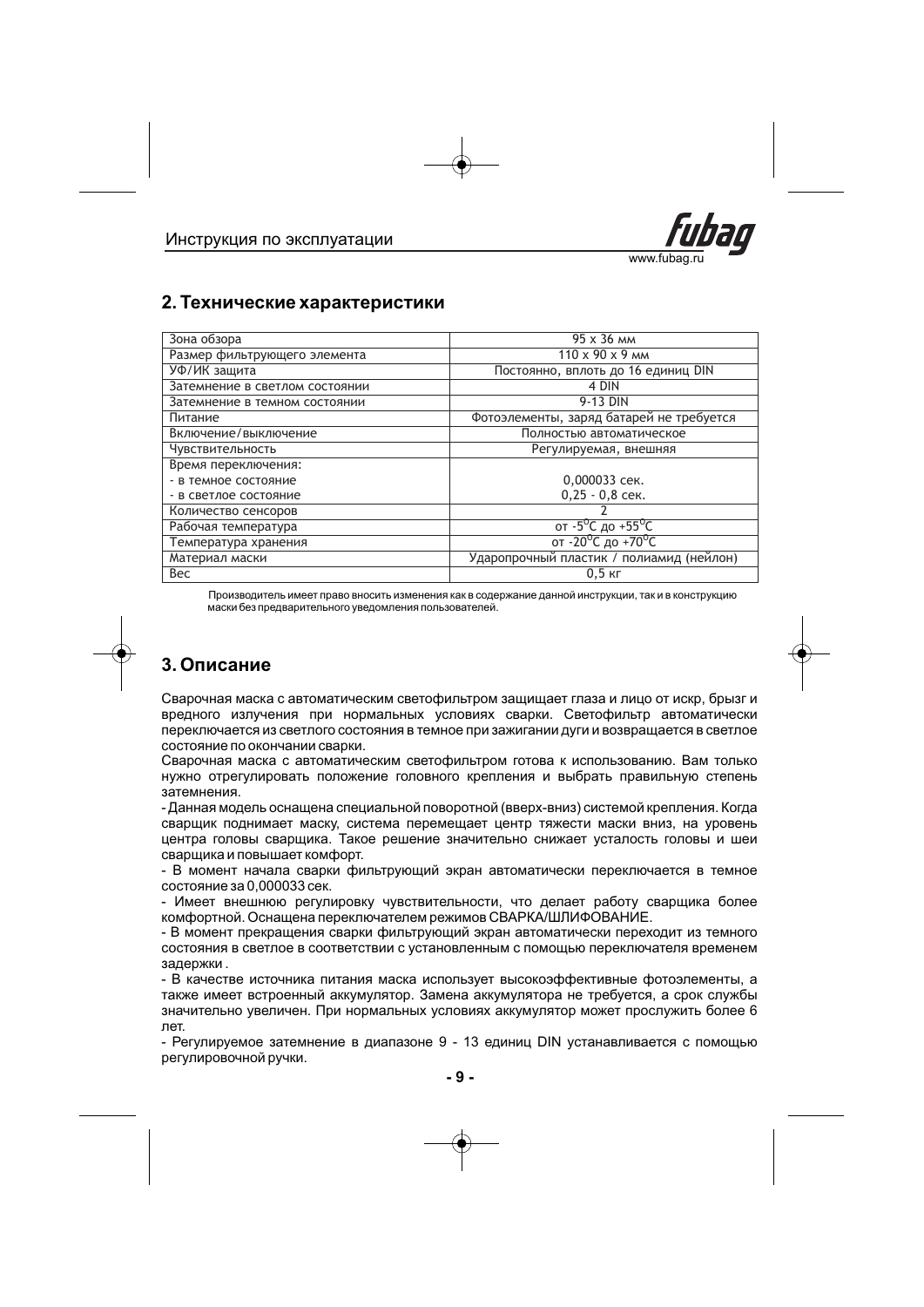

- Регулировка степени чувствительности (регулятор Sensitivity) зависит от:

- внешнего освещения: не проводя сварку, установите параметры чувствительности на "high", затем на "low" и подождите, пока фильтр посветлеет;
- сварочного процесса: «high» для процесса TIG с небольшим током. "Low" для большинства областей применения.

Сверхвысокая эффективность ультрафиолетового и инфракрасного фильтров полностью защищает глаза и лицо пользователя от вредного ультрафиолетового и инфракрасного излучения на протяжении всего процесса сварки, даже в светлом состоянии. Защита от УФ/ИК излучения постоянно находится на уровне вплоть до 16 единиц DIN, что делает работу сварщика более безопасной.

### **4. Подготовка к работе**

- Проверьте внешнюю линзу и убедитесь в ее чистоте и в отсутствии грязи на двух датчиках на передней части фильтрующего элемента. Также проверьте крепление внешней и внутренней линз и фиксирующей рамки.

- Перед использованием проверьте все рабочие детали на наличие признаков износа или повреждения. Все поцарапанные, треснувшие или покрытые неровностями детали должны быть немедленно заменены во избежание серьезных травм.

- Перед каждым использованием проверяйте маску на светопроницаемость.

- Установите переключатель режимов WELDING/GRINDING (СВАРКА/ШЛИФОВАНИЕ) в нужное положение.

- Поворотом регулировочной ручки выберите требуемую степень затемнения (см. таблицу далее). Удостоверьтесь, что степень затемнения подходит для ваших условий работы.

- Отрегулируйте крепление таким образом, чтобы маска сидела как можно ниже и ближе к лицу. Вращением ограничительной шайбы отрегулируйте угол наклона маски в опущенном положении.

- Для того, чтобы первично зарядить фотоэлемент, рекомендуется подвергнуть его воздействию солнечного света в течение 20-30 минут перед первым использованием.

- Фильтр имеет сенсоры и фотоэлемент. Внимательно следите за тем, чтобы сенсоры были чистыми и не покрыты пылью или брызгами.

#### **ВНИМАНИЕ!**

- Используйте маску сварщика с автоматическим светофильтром только для защиты глаз и лица от вредного ультрафиолетового и инфракрасного излучения, от искр и брызг от сварки. Осторожно, защитные панели очень хрупкие.

- Данная маска не защитит от риска серьезных повреждений, вызванных кусочками шлифовального круга, камня или других шлифовальных инструментов, взрывчатых веществ, агрессивных жидкостей и т.п. При существовании риска подобных повреждений, необходимо применять соответствующие меры предосторожности.

- Не используйте никакие инструменты или другие острые предметы для снятия каких-либо деталей с фильтра или маски. Подобные действия могут повредить фильтр или маску, что приведет к ее неправильной работе и вызвать травмирование сварщика.

- Лента для закрепления маски на голове может вызвать аллергическую реакцию у людей, предрасположенных к аллергии.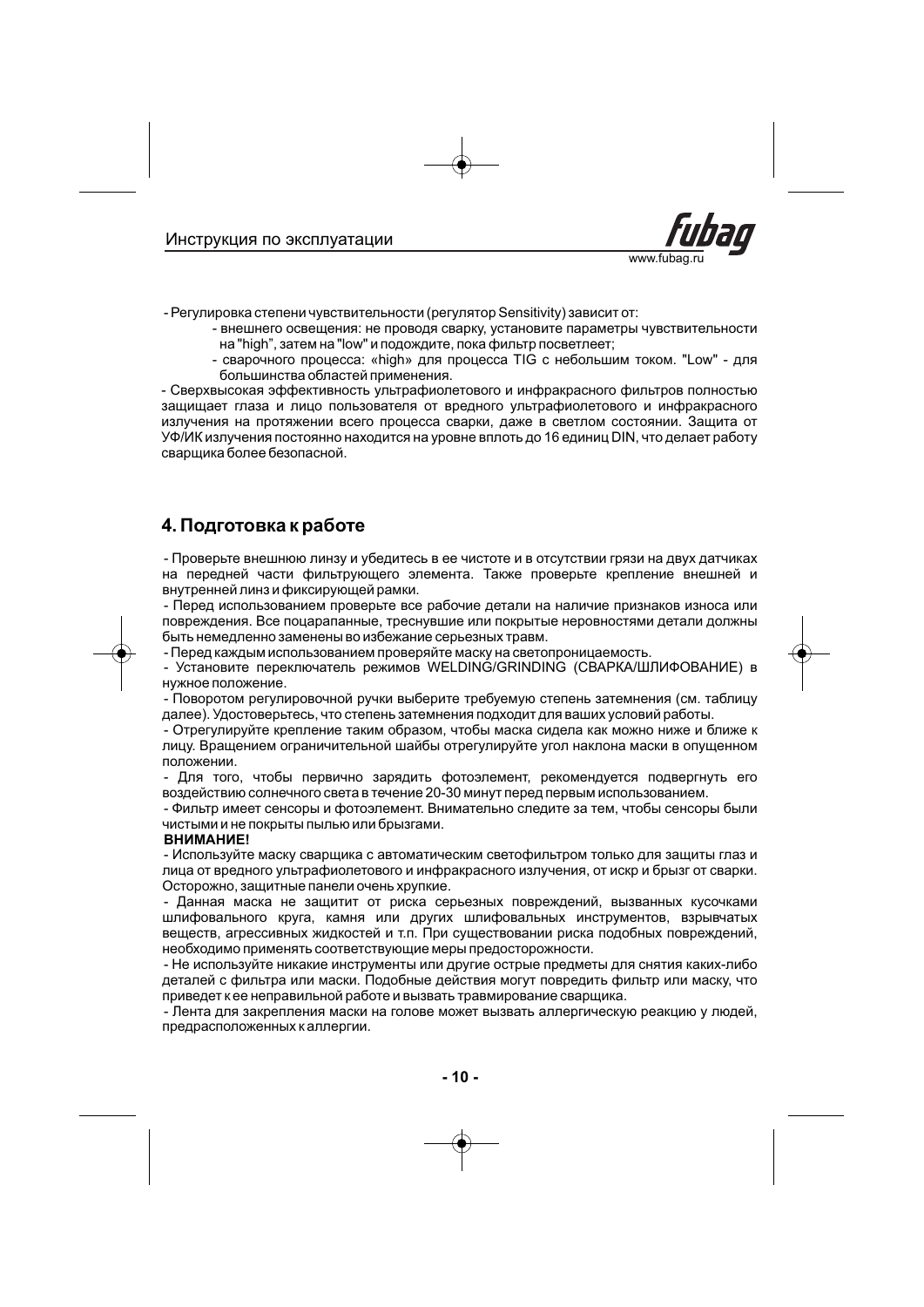

### **5. Выбор степени затемнения**

Степень затемнения может быть установлена вручную в диапазоне 9-13 единиц DIN. С помощью таблицы затемнения определите степень, соответствующую вашим условиям работы. Поверните регулировочную ручку так, чтобы стрелка указывала на требуемое значение затемнения.

|                                                                 | СВАРОЧНЫЙ ТОК, А     |                |                      |                          |                          |                                 |
|-----------------------------------------------------------------|----------------------|----------------|----------------------|--------------------------|--------------------------|---------------------------------|
| РЕЖИМ СВАРКИ                                                    | 0.5<br>2,5<br>5<br>и | 10<br>20<br>15 | 40<br>80<br>30<br>60 | 175<br>125<br>100<br>150 | 225<br>275<br>200<br>250 | 450<br>350<br>300<br>500<br>400 |
| Сварка покрытым электродом (ММА)                                |                      |                | 10<br>9              | 11                       | 12                       | 13<br>14                        |
| Сварка мет, электродом в газе по<br>тяжелым металлам (MIG)      |                      |                |                      | 10<br>11                 | 12                       | 13<br>14                        |
| Сварка мет. электродом в газе по<br>пегким сплавам (MIG)        |                      |                |                      | 10<br>11                 | 13<br>12                 | 15<br>14                        |
| Сварка вольфрамовым электродом (TIG)                            |                      | 9              | 10<br>11             | 12                       | 13                       | 14                              |
| Полуавтоматическая сварка проволокой<br>в CO <sub>2</sub> (MAG) |                      |                | 10                   | 12<br>11                 | 13                       | 15<br>14                        |
| Полуавтоматическая сварка покрытым<br>электродом (SAW)          |                      |                |                      | 10                       | 12<br>11                 | 15<br>13<br>14                  |
| Плазменная резка                                                |                      |                |                      | 11                       | 12                       | 13                              |
| Плазменная сварка                                               |                      | 9<br>8<br>10   | 12<br>11             | 13                       | 14                       | 15                              |

## **6. Регулировки**

Сварочная маска выпускается готовой к использованию, но прежде чем начать с ней работать, её необходимо отрегулировать, чтобы она идеально подходила под конкретного сварщика. Также необходимо задать время реакции, чувствительность и уровень затемнения.

#### **1. Подгонка под размер головы**

- Длину окружности оголовья можно увеличить или уменьшить, вращая кнопку на затылочной части оголовья. (см. «Y» на рис. 1) Данная процедура выполняется при надетой сварочной маске и позволяет получить натяжение, необходимое для надёжной фиксации сварочной маски на голове.

- Если оголовье сидит на голове слишком высоко или слишком низко, отрегулируйте ремень, который проходит через макушку. Для этого ослабьте конец ремня, выдавив стопорный штифт из отверстия в ремне. Переместите две части ремня на большую или меньшую ширину, в зависимости от того, что требуется, и вставьте стопорный штифт в ближайшее отверстие (см. «W» на рис. 1).

- Проверьте подгонку оголовья, приподнимая и опуская сварочную маску в надетом положении. Если при этом ощущается свободный ход оголовья, произведите повторную регулировку, пока не добьётесь надёжной посадки.

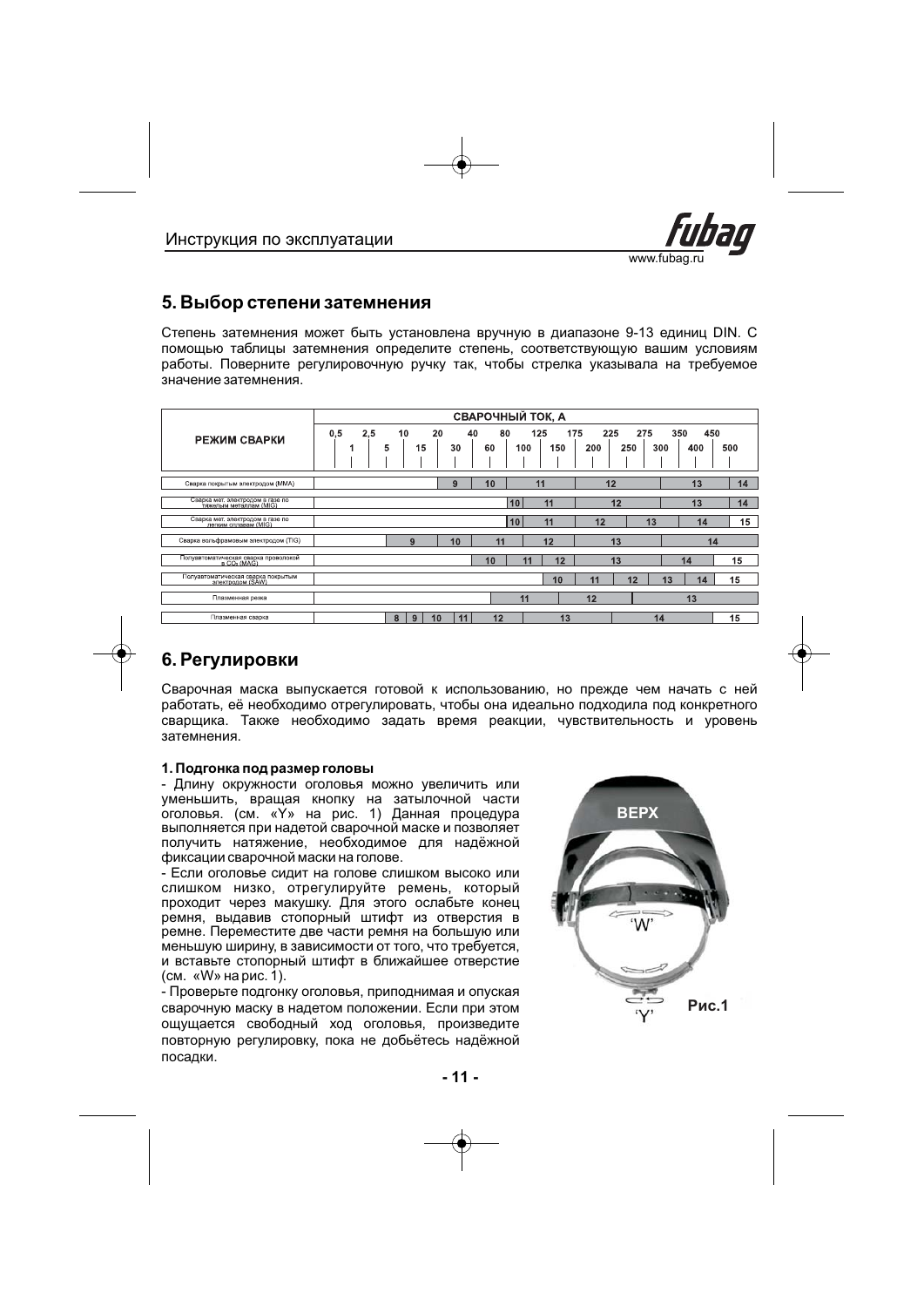

#### **2. Регулировка положения угла обзора**

**3. Регулировка уровня затемнения** Осуществляется при помощи регулятора (Рис. 2)

В таблице «Степени затемнения» выберите уровень, необходимый для выбранного сварочного процесса. Установите регулятор затемнения (Рис. 3), расположенный на боковой стенке маски, напротив требуемой величины коэффициента затемнения.

#### **4. Установкак режима работы**

В соотвестве с видом работ установите переключатель режимов MODE (Рис. 5) в нужное положение CBAPKA или ШЛИФОВАНИЕ (WELDING/GRINDING).

#### **5. Регулировка чувствительности (SENSITIVITY)**

Чувствительность может быть «высокая»(HIGH) или «низкая»(LOW). Устанавливается с помощью регулятора, расположенного на боковой стороне маски (см. рис. 4).

#### **. Регулировка времени задержки (DELAY TIME) 6**

При прекращении сварки смотровое окно автоматически светлеет. При этом, чтобы компенсировать яркое послесвечение в зоне сварного шва, предусмотрена регулируемая задержка. Задержка может быть «короткой» (0,25 сек. - SHORT), средней (MIDDLE) или «длинной» (0,8 сек. - LONG). Регулируется с помощью переключателя, расположенного на тыльной стороне картриджа затемнения (см. рис. 6).

### **7. Техническое обслуживание**

#### **Замена линзового блока с лицевой стороны**

В случае его повреждения (трещины, сколы, царапины, загрязнения). Пальцем упритесь в углубление в нижнем углу экрана и выгните экран вверх, пока он не отделиться от одной грани.

#### **Замена линзового блока с тыльной стороны**

В случае его повреждения (трещины, сколы, царапины, загрязнения).

#### **Чистка**

Протирайте маску мягкой тканью. Регулярно очищайте рабочие поверхности. Применение концентрированных моющих растворов не допускается. Датчики и солнечные батареи протирайте чистой тканью, смоченной метиловым спиртом. После чего производите протирку насухо, тканью, не содержащей волокон.







**Рис.3**





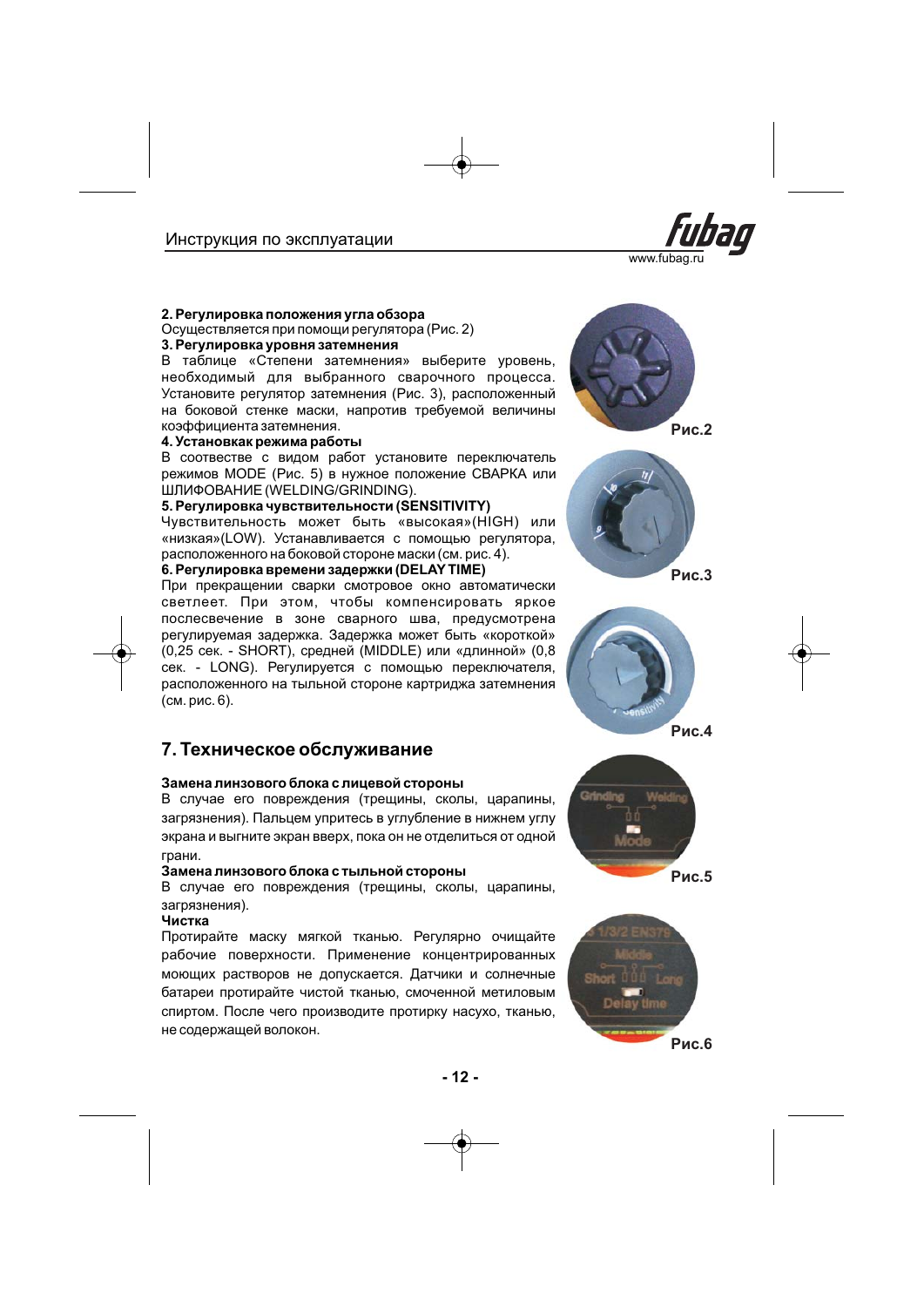

### **8. Неисправности и их устранение**

| <b>НЕИСПРАВНОСТЬ</b>                                                                 | <b>ПРИЧИНА</b>                                                                       | <b>УСТРАНЕНИЕ</b>                                                                                                                                                                                                                 |  |  |
|--------------------------------------------------------------------------------------|--------------------------------------------------------------------------------------|-----------------------------------------------------------------------------------------------------------------------------------------------------------------------------------------------------------------------------------|--|--|
| Неравномерное<br>затемнение                                                          | Разное расстояние от глаз до<br>фильтра из-за неправильной<br>регулировки крепления. | Отрегулируйте крепление так,<br>чтобы выровнять расстояние от<br>глаз до фильтра.                                                                                                                                                 |  |  |
|                                                                                      | Внешняя линза загрязнена или<br>повреждена.                                          | Замените внешнюю линзу.                                                                                                                                                                                                           |  |  |
| Светофильтр не<br>работает или<br>мерцает                                            | Датчики загрязнены или<br>заблокированы                                              | Очистите поверхность датчиков.<br>Проверьте, что сенсоры дуги не<br>заблокированы от попадания<br>света от дуги. Установите кнопку<br>регулировки чувствительности в<br>верхнее положение.                                        |  |  |
|                                                                                      | Слишком низкий ток сварки.                                                           | Измените время задержки.                                                                                                                                                                                                          |  |  |
|                                                                                      | Фотоэлемент не активен                                                               | Активируйте фотоэлемент,<br>подвергнув его воздействию<br>солнечного света на 20-30 минут                                                                                                                                         |  |  |
| Боковые стороны<br>фильтра светлее,<br>чем центральная<br>часть                      | Нормальная ситуация                                                                  | Это естественная черта LCD.<br>Данное явление не вредно для<br>глаз. Однако, для максимально<br>комфортной работы, постарайтесь<br>сохранять угол обзора в 90°.                                                                   |  |  |
| Фильтр остается<br>темным после<br>прекращения дуги<br>или когда дуга<br>отсутствует | Датчики загрязнены. Не<br>отрегулирована чувствительность                            | Проверьте сенсоры и в случае<br>необходимости очистите их.<br>Установите кнопку регулировки<br>уровня чувствительности в нижнее<br>положение. Если место<br>проведения сварки очень сильно<br>освещено - приглушите<br>освещение. |  |  |
| Медленный отклик                                                                     | Слишком низкая рабочая<br>температура.                                               | Не использовать при температуре<br>ниже -5С.                                                                                                                                                                                      |  |  |
| Плохой обзор                                                                         | Загрязнение внешней/внутренней<br>линзы или линзы фильтра.                           | Замените линзу.                                                                                                                                                                                                                   |  |  |
|                                                                                      | Недостаточное освещение.<br>Неверная установка степени<br>затемнения.                | Отрегулируйте степень<br>затемнения.                                                                                                                                                                                              |  |  |
| Маска плохо<br>держится на голове                                                    | Неправильная регулировка<br>крепления.                                               | Отрегулируйте крепление.                                                                                                                                                                                                          |  |  |

ВНИМАНИЕ! Сварщик должен немедленно прекратить использование маски, если . вышеуказанные проблемы не могут быть исправлены